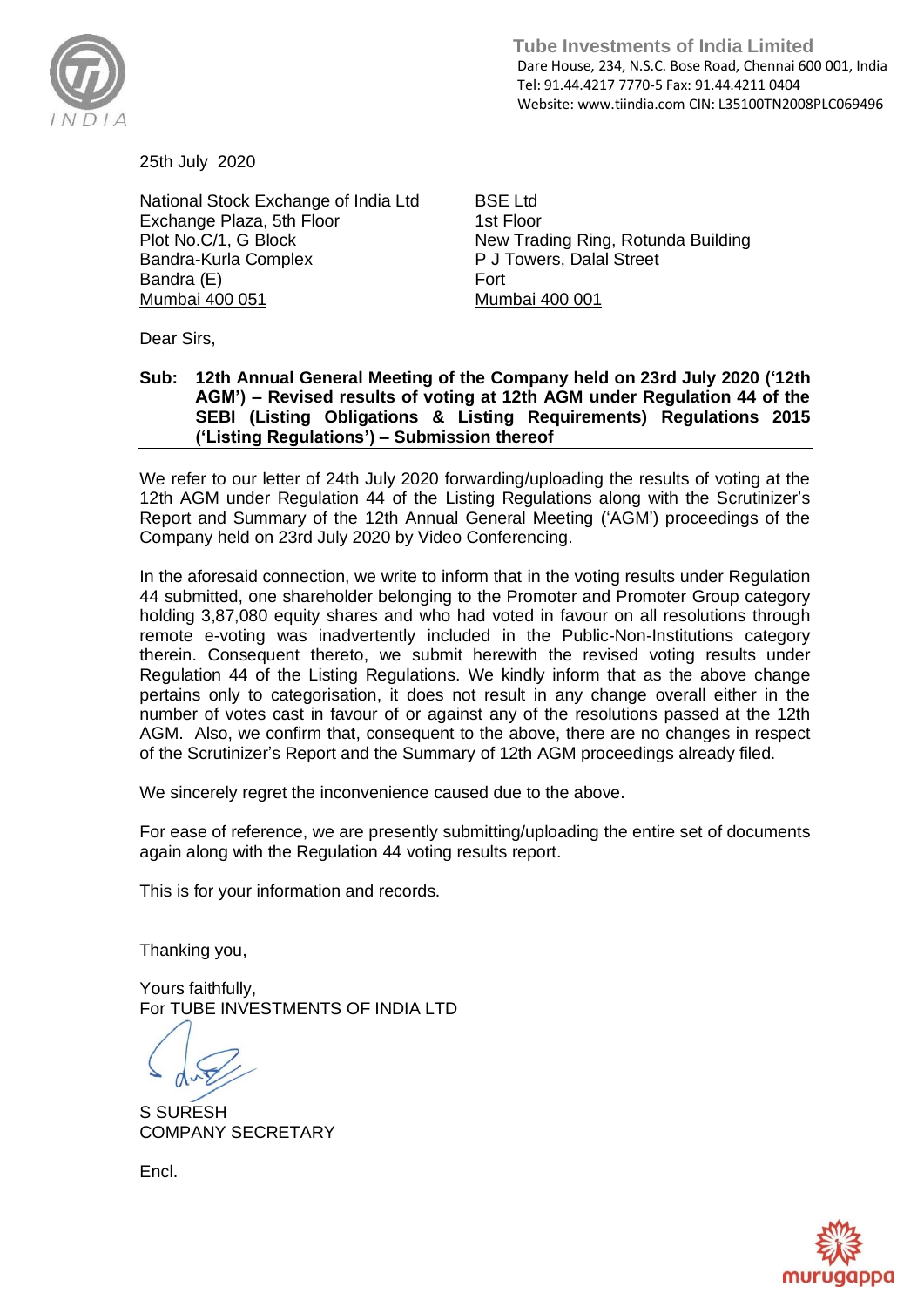|                                                                               | <b>TUBE INVESTMENTS OF INDIA LIMITED</b> |
|-------------------------------------------------------------------------------|------------------------------------------|
| Date of the AGM/EGM                                                           | 23-07-2020                               |
| Total number of shareholders on record date                                   | 31198                                    |
| No. of shareholders present in the meeting either in person or through proxy: |                                          |
| <b>Promoters and Promoter Group:</b>                                          | not applicable                           |
| Public:                                                                       | not applicable                           |
| No. of Shareholders attended the meeting through Video Conferencing           |                                          |
| <b>Promoters and Promoter Group:</b>                                          |                                          |
| Public:                                                                       | 62                                       |

| Resolution No.                           |                   |                                                                                                                                            |              |                                |                                  |             |                 |                                                   |                        |
|------------------------------------------|-------------------|--------------------------------------------------------------------------------------------------------------------------------------------|--------------|--------------------------------|----------------------------------|-------------|-----------------|---------------------------------------------------|------------------------|
|                                          |                   |                                                                                                                                            |              |                                |                                  |             |                 |                                                   |                        |
| Resolution required: (Ordinary/ Special) |                   | ORDINARY - Adoption of Audited Financial Statements of the Company for FY 2019-20, Reports of the Board of Directors and Auditors thereon. |              |                                |                                  |             |                 |                                                   |                        |
| Whether promoter/ promoter group are     |                   |                                                                                                                                            |              |                                |                                  |             |                 |                                                   |                        |
| interested in the agenda/resolution?     | N <sub>O</sub>    |                                                                                                                                            |              |                                |                                  |             |                 |                                                   |                        |
|                                          |                   |                                                                                                                                            |              |                                |                                  |             |                 |                                                   |                        |
|                                          |                   |                                                                                                                                            |              |                                |                                  |             |                 |                                                   |                        |
|                                          |                   |                                                                                                                                            |              | % of Votes Polled              |                                  |             | % of Votes in   | % of Votes                                        |                        |
|                                          |                   |                                                                                                                                            |              | on outstanding                 |                                  |             | favour on votes | against on votes                                  |                        |
|                                          |                   | No. of shares                                                                                                                              | No. of votes | shares                         | No. of Votes - in No. of Votes - |             | polled          | polled                                            |                        |
| Category                                 | Mode of Voting    | held $(1)$                                                                                                                                 | polled (2)   | $(3)=[(2)/(1)]*100$ favour (4) |                                  | against (5) |                 | (6)=[(4)/(2)]*100 (7)=[(5)/(2)]*100 Votes Invalid | <b>Votes Abstained</b> |
|                                          | E-Voting          |                                                                                                                                            | 89,906,762   | 99.9332                        | 89,906,762                       |             | 100.0000        | 0.0000                                            |                        |
|                                          | Poll              |                                                                                                                                            |              | 0.0000                         |                                  |             | 0.0000          | 0.0000                                            | $\Omega$               |
|                                          | Postal Ballot (if | 89,966,889                                                                                                                                 |              |                                |                                  |             |                 |                                                   |                        |
| Promoter and Promoter Group              | applicable)       |                                                                                                                                            |              | 0.0000                         |                                  |             | 0.0000          | 0.0000                                            |                        |
|                                          | Total             |                                                                                                                                            | 89,906,762   | 99.9332                        | 89,906,762                       |             | 100.0000        | 0.0000                                            |                        |
|                                          | E-Voting          |                                                                                                                                            | 64,914,716   | 89.8798                        | 64,914,716                       |             | 100,0000        | 0.0000                                            | 247,927                |
|                                          | Poll              |                                                                                                                                            |              | 0.0000                         |                                  |             | 0.0000          | 0.0000                                            | $\Omega$               |
|                                          | Postal Ballot (if | 72,223,946                                                                                                                                 |              |                                |                                  |             |                 |                                                   |                        |
| <b>Public-Institutions</b>               | applicable)       |                                                                                                                                            |              | 0.0000                         |                                  |             | 0.0000          | 0.0000                                            | 0                      |
|                                          | Total             |                                                                                                                                            | 64,914,716   | 89.8798                        | 64,914,716                       |             | 100.0000        | 0.0000                                            | 247927                 |
|                                          | E-Voting          |                                                                                                                                            | 913,784      | 3.5577                         | 911,208                          | 2,576       | 99.7180         | 0.2819                                            | 12,045                 |
|                                          | Poll              |                                                                                                                                            | 76,440       | 0.2976                         | 76,438                           |             | 99.9973         | 0.0026                                            | $\Omega$               |
|                                          | Postal Ballot (if | 25,684,594                                                                                                                                 |              |                                |                                  |             |                 |                                                   |                        |
| Public- Non Institutions                 | applicable)       |                                                                                                                                            |              | 0.0000                         |                                  |             | 0.0000          | 0.0000                                            |                        |
|                                          | <b>Total</b>      |                                                                                                                                            | 990,224      | 3.8553                         | 987,646                          | 2,578       | 99.7397         | 0.2603                                            | 12045                  |
|                                          | <b>Total</b>      | 187,875,429                                                                                                                                | 155,811,702  | 82.9335                        | 155,809,124                      | 2,578       | 99.9983         | 0.0017                                            | 259972                 |

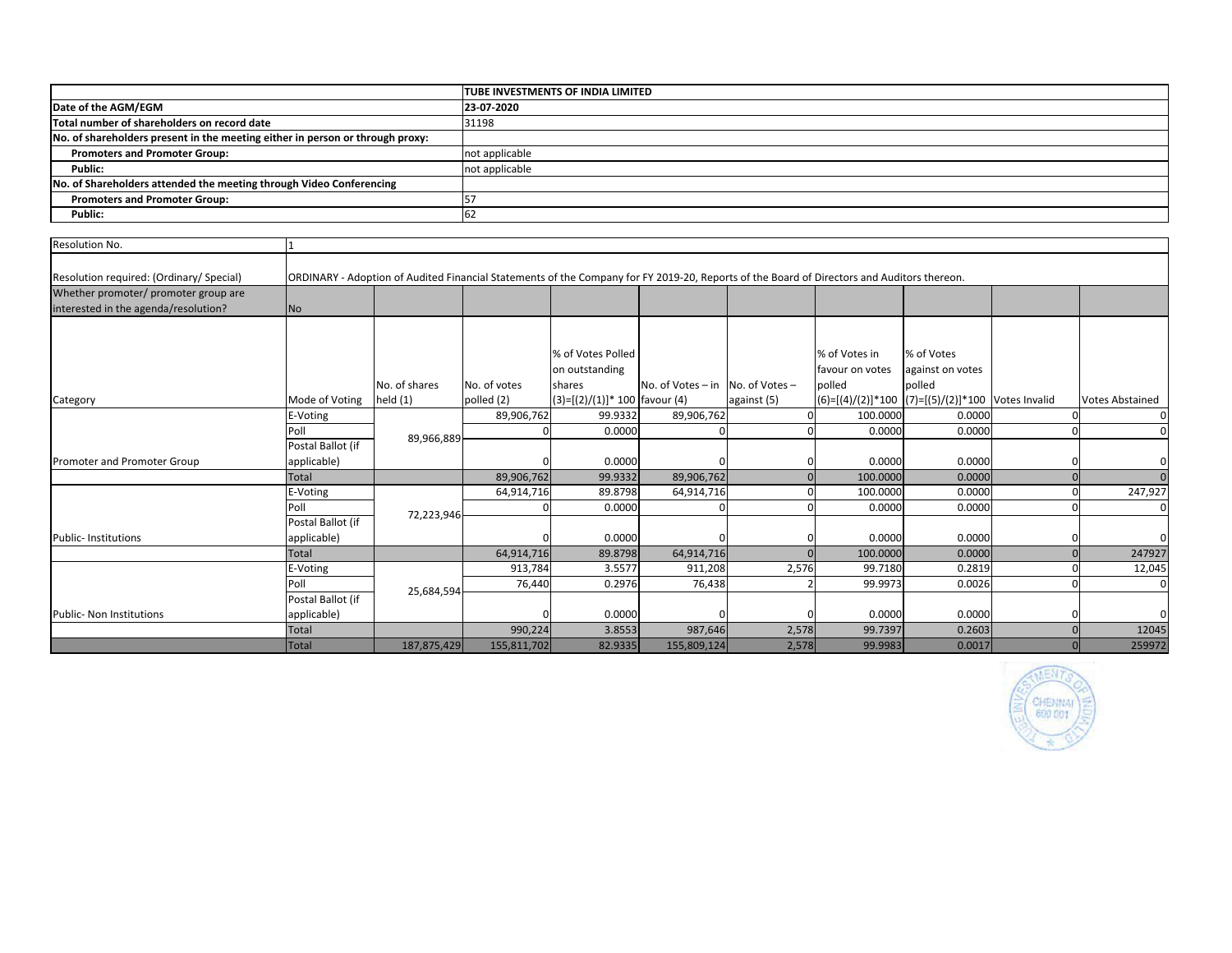| <b>Resolution No.</b>                    |                   |                                                                                                                                     |              |                                |                                      |             |                 |                                                   |                        |
|------------------------------------------|-------------------|-------------------------------------------------------------------------------------------------------------------------------------|--------------|--------------------------------|--------------------------------------|-------------|-----------------|---------------------------------------------------|------------------------|
| Resolution required: (Ordinary/ Special) |                   | ORDINARY - Adoption of Audited Consolidated Financial Statements of the Company for FY 2019-20 and Reports of the Auditors thereon. |              |                                |                                      |             |                 |                                                   |                        |
| Whether promoter/ promoter group are     |                   |                                                                                                                                     |              |                                |                                      |             |                 |                                                   |                        |
| interested in the agenda/resolution?     | No                |                                                                                                                                     |              |                                |                                      |             |                 |                                                   |                        |
|                                          |                   |                                                                                                                                     |              | % of Votes Polled              |                                      |             | % of Votes in   | % of Votes                                        |                        |
|                                          |                   |                                                                                                                                     |              | on outstanding                 |                                      |             | favour on votes | against on votes                                  |                        |
|                                          |                   | No. of shares                                                                                                                       | No. of votes | shares                         | No. of Votes $-$ in No. of Votes $-$ |             | polled          | polled                                            |                        |
| Category                                 | Mode of Voting    | held(1)                                                                                                                             | polled (2)   | $(3)=[(2)/(1)]*100$ favour (4) |                                      | against (5) |                 | (6)=[(4)/(2)]*100 (7)=[(5)/(2)]*100 Votes Invalid | <b>Votes Abstained</b> |
|                                          | E-Voting          |                                                                                                                                     | 89,906,762   | 99.9332                        | 89,906,762                           |             | 100.0000        | 0.0000                                            |                        |
|                                          | Poll              | 89,966,889                                                                                                                          |              | 0.0000                         |                                      |             | 0.0000          | 0.0000                                            |                        |
|                                          | Postal Ballot (if |                                                                                                                                     |              |                                |                                      |             |                 |                                                   |                        |
| Promoter and Promoter Group              | applicable)       |                                                                                                                                     |              | 0.0000                         |                                      |             | 0.0000          | 0.0000                                            |                        |
|                                          | Total             |                                                                                                                                     | 89,906,762   | 99.9332                        | 89,906,762                           |             | 100.0000        | 0.0000                                            | $\Omega$               |
|                                          | E-Voting          |                                                                                                                                     | 64,914,716   | 89.8798                        | 64,914,716                           |             | 100.0000        | 0.0000                                            | 247,927                |
|                                          | Poll              |                                                                                                                                     |              | 0.0000                         |                                      |             | 0.0000          | 0.0000                                            | $\Omega$               |
|                                          | Postal Ballot (if | 72,223,946                                                                                                                          |              |                                |                                      |             |                 |                                                   |                        |
| <b>Public-Institutions</b>               | applicable)       |                                                                                                                                     |              | 0.0000                         |                                      |             | 0.0000          | 0.0000                                            |                        |
|                                          | Total             |                                                                                                                                     | 64,914,716   | 89.8798                        | 64,914,716                           |             | 100.0000        | 0.0000                                            | 247927                 |
|                                          | E-Voting          |                                                                                                                                     | 913,784      | 3.5577                         | 911,208                              | 2,576       | 99.7180         | 0.2819                                            | 12,045                 |
|                                          | Poll              |                                                                                                                                     | 76,440       | 0.2976                         | 76,438                               |             | 99.9973         | 0.0026                                            | $\Omega$               |
|                                          | Postal Ballot (if | 25,684,594                                                                                                                          |              |                                |                                      |             |                 |                                                   |                        |
| Public- Non Institutions                 | applicable)       |                                                                                                                                     |              | 0.0000                         |                                      |             | 0.0000          | 0.0000                                            |                        |
|                                          | Total             |                                                                                                                                     | 990,224      | 3.8553                         | 987,646                              | 2,578       | 99.7397         | 0.2603                                            | 12045                  |
|                                          | <b>Total</b>      | 187,875,429                                                                                                                         | 155,811,702  | 82.9335                        | 155,809,124                          | 2,578       | 99.9983         | 0.0017                                            | 259972                 |

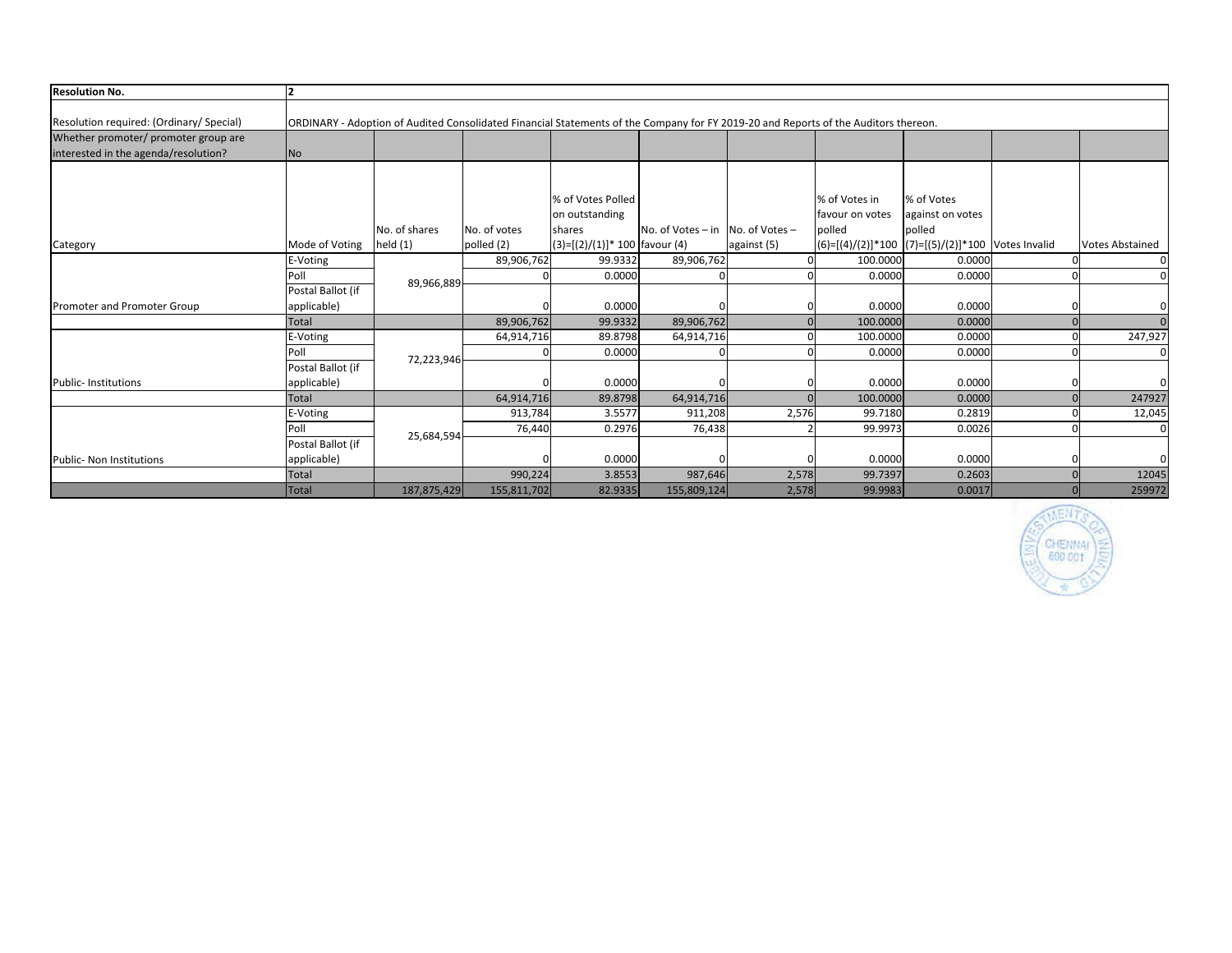| <b>Resolution No.</b>                    |                   |                                                                               |              |                                  |                                      |             |                 |                                                   |                        |
|------------------------------------------|-------------------|-------------------------------------------------------------------------------|--------------|----------------------------------|--------------------------------------|-------------|-----------------|---------------------------------------------------|------------------------|
| Resolution required: (Ordinary/ Special) |                   | ORDINARY - Confirmation of Interim Dividend declared and paid for FY 2019-20. |              |                                  |                                      |             |                 |                                                   |                        |
| Whether promoter/ promoter group are     |                   |                                                                               |              |                                  |                                      |             |                 |                                                   |                        |
| interested in the agenda/resolution?     | No                |                                                                               |              |                                  |                                      |             |                 |                                                   |                        |
|                                          |                   |                                                                               |              |                                  |                                      |             |                 |                                                   |                        |
|                                          |                   |                                                                               |              |                                  |                                      |             |                 |                                                   |                        |
|                                          |                   |                                                                               |              | % of Votes Polled                |                                      |             | % of Votes in   | % of Votes                                        |                        |
|                                          |                   |                                                                               |              | on outstanding                   |                                      |             | favour on votes | against on votes                                  |                        |
|                                          |                   | No. of shares                                                                 | No. of votes | shares                           | No. of Votes $-$ in No. of Votes $-$ |             | polled          | polled                                            |                        |
| Category                                 | Mode of Voting    | held $(1)$                                                                    | polled (2)   | $(3)=[(2)/(1)]$ * 100 favour (4) |                                      | against (5) |                 | (6)=[(4)/(2)]*100 (7)=[(5)/(2)]*100 Votes Invalid | <b>Votes Abstained</b> |
|                                          | E-Voting          |                                                                               | 89,906,762   | 99.9332                          | 89,906,762                           |             | 100.0000        | 0.0000                                            |                        |
|                                          | Poll              |                                                                               |              | 0.0000                           |                                      |             | 0.0000          | 0.0000                                            |                        |
|                                          | Postal Ballot (if | 89,966,889                                                                    |              |                                  |                                      |             |                 |                                                   |                        |
| Promoter and Promoter Group              | applicable)       |                                                                               |              | 0.0000                           |                                      |             | 0.0000          | 0.0000                                            |                        |
|                                          | <b>Total</b>      |                                                                               | 89,906,762   | 99.9332                          | 89,906,762                           |             | 100.0000        | 0.0000                                            | $\Omega$               |
|                                          | E-Voting          |                                                                               | 65,151,415   | 90.2075                          | 65,151,415                           |             | 100.0000        | 0.0000                                            | 11,228                 |
|                                          | Poll              |                                                                               |              | 0.0000                           |                                      |             | 0.0000          | 0.0000                                            |                        |
|                                          | Postal Ballot (if | 72,223,946                                                                    |              |                                  |                                      |             |                 |                                                   |                        |
| Public- Institutions                     | applicable)       |                                                                               |              | 0.0000                           |                                      |             | 0.0000          | 0.0000                                            | $\Omega$               |
|                                          | Total             |                                                                               | 65,151,415   | 90.2075                          | 65,151,415                           |             | 100.0000        | 0.0000                                            | 11228                  |
|                                          | E-Voting          |                                                                               | 925,809      | 3.6045                           | 925,494                              | 315         | 99.9659         | 0.0340                                            | 20                     |
|                                          | Poll              |                                                                               | 76,440       | 0.2976                           | 76,438                               |             | 99.9973         | 0.0026                                            | $\Omega$               |
|                                          | Postal Ballot (if | 25,684,594                                                                    |              |                                  |                                      |             |                 |                                                   |                        |
| <b>Public- Non Institutions</b>          | applicable)       |                                                                               |              | 0.0000                           |                                      |             | 0.0000          | 0.0000                                            |                        |
|                                          | <b>Total</b>      |                                                                               | 1,002,249    | 3.9021                           | 1,001,932                            | 317         | 99.9684         | 0.0316                                            | 20                     |
|                                          | <b>Total</b>      | 187,875,429                                                                   | 156,060,426  | 83.0659                          | 156,060,109                          | 317         | 99.9998         | 0.0002                                            | 11248                  |

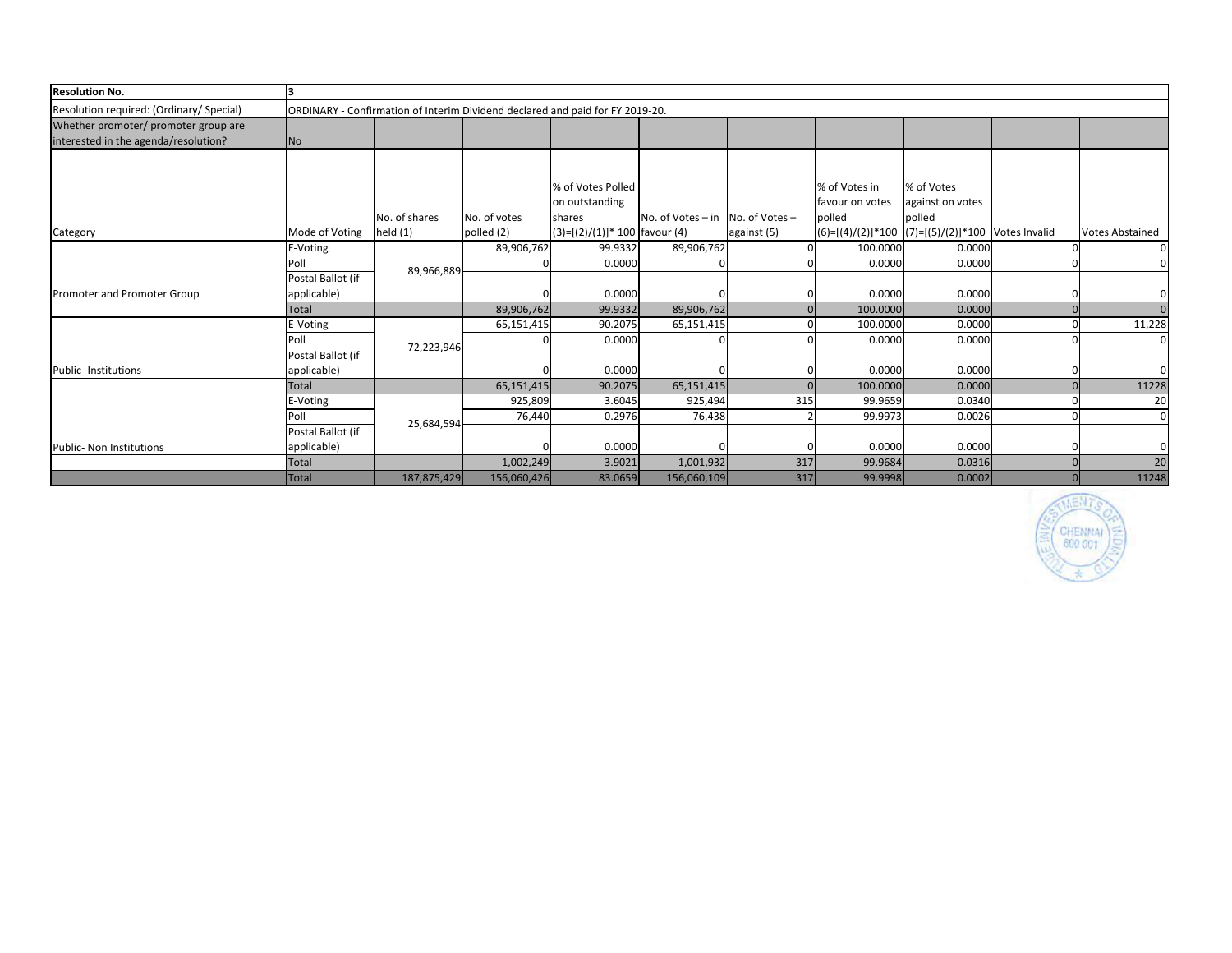| <b>Resolution No.</b>                    |                   |                                                                                 |              |                                |                                      |             |                 |                                                   |                        |
|------------------------------------------|-------------------|---------------------------------------------------------------------------------|--------------|--------------------------------|--------------------------------------|-------------|-----------------|---------------------------------------------------|------------------------|
| Resolution required: (Ordinary/ Special) |                   | ORDINARY - Re-appointment of Mr. M M Murugappan, Director retiring by rotation. |              |                                |                                      |             |                 |                                                   |                        |
| Whether promoter/ promoter group are     |                   |                                                                                 |              |                                |                                      |             |                 |                                                   |                        |
| interested in the agenda/resolution?     | <b>No</b>         |                                                                                 |              |                                |                                      |             |                 |                                                   |                        |
|                                          |                   |                                                                                 |              |                                |                                      |             |                 |                                                   |                        |
|                                          |                   |                                                                                 |              |                                |                                      |             |                 |                                                   |                        |
|                                          |                   |                                                                                 |              | % of Votes Polled              |                                      |             | % of Votes in   | % of Votes                                        |                        |
|                                          |                   |                                                                                 |              | on outstanding                 |                                      |             | favour on votes | against on votes                                  |                        |
|                                          |                   | No. of shares                                                                   | No. of votes | shares                         | No. of Votes $-$ in No. of Votes $-$ |             | polled          | polled                                            |                        |
| Category                                 | Mode of Voting    | held $(1)$                                                                      | polled (2)   | $(3)=[(2)/(1)]*100$ favour (4) |                                      | against (5) |                 | (6)=[(4)/(2)]*100 (7)=[(5)/(2)]*100 Votes Invalid | <b>Votes Abstained</b> |
|                                          | E-Voting          |                                                                                 | 89,906,762   | 99.9332                        | 88,269,912                           | 1,636,850   | 98.1793         | 1.8206                                            |                        |
|                                          | Poll              |                                                                                 |              | 0.0000                         |                                      |             | 0.0000          | 0.0000                                            |                        |
|                                          | Postal Ballot (if | 89,966,889                                                                      |              |                                |                                      |             |                 |                                                   |                        |
| Promoter and Promoter Group              | applicable)       |                                                                                 |              | 0.0000                         |                                      |             | 0.0000          | 0.0000                                            |                        |
|                                          | <b>Total</b>      |                                                                                 | 89,906,762   | 99.9332                        | 88,269,912                           | 1,636,850   | 98.1794         | 1.8206                                            | $\Omega$               |
|                                          | E-Voting          |                                                                                 | 65,007,441   | 90.0082                        | 62,609,402                           | 2,398,039   | 96.3111         | 3.6888                                            | 155,202                |
|                                          | Poll              |                                                                                 |              | 0.0000                         |                                      |             | 0.0000          | 0.0000                                            |                        |
|                                          | Postal Ballot (if | 72,223,946                                                                      |              |                                |                                      |             |                 |                                                   |                        |
| Public-Institutions                      | applicable)       |                                                                                 |              | 0.0000                         |                                      |             | 0.0000          | 0.0000                                            |                        |
|                                          | Total             |                                                                                 | 65,007,441   | 90.0082                        | 62,609,402                           | 2,398,039   | 96.3111         | 3.6889                                            | 155202                 |
|                                          | E-Voting          |                                                                                 | 925,829      | 3.6046                         | 923,253                              | 2,576       | 99.7217         | 0.2782                                            |                        |
|                                          | Poll              |                                                                                 | 76,440       | 0.2976                         | 76,438                               |             | 99.9973         | 0.0026                                            | $\Omega$               |
|                                          | Postal Ballot (if | 25,684,594                                                                      |              |                                |                                      |             |                 |                                                   |                        |
| Public- Non Institutions                 | applicable)       |                                                                                 |              | 0.0000                         |                                      |             | 0.0000          | 0.0000                                            |                        |
|                                          | <b>Total</b>      |                                                                                 | 1,002,269    | 3.9022                         | 999,691                              | 2,578       | 99.7428         | 0.2572                                            | $\overline{0}$         |
|                                          | Total             | 187,875,429                                                                     | 155,916,472  | 82.9893                        | 151,879,005                          | 4,037,467   | 97.4105         | 2.5895                                            | 155202                 |

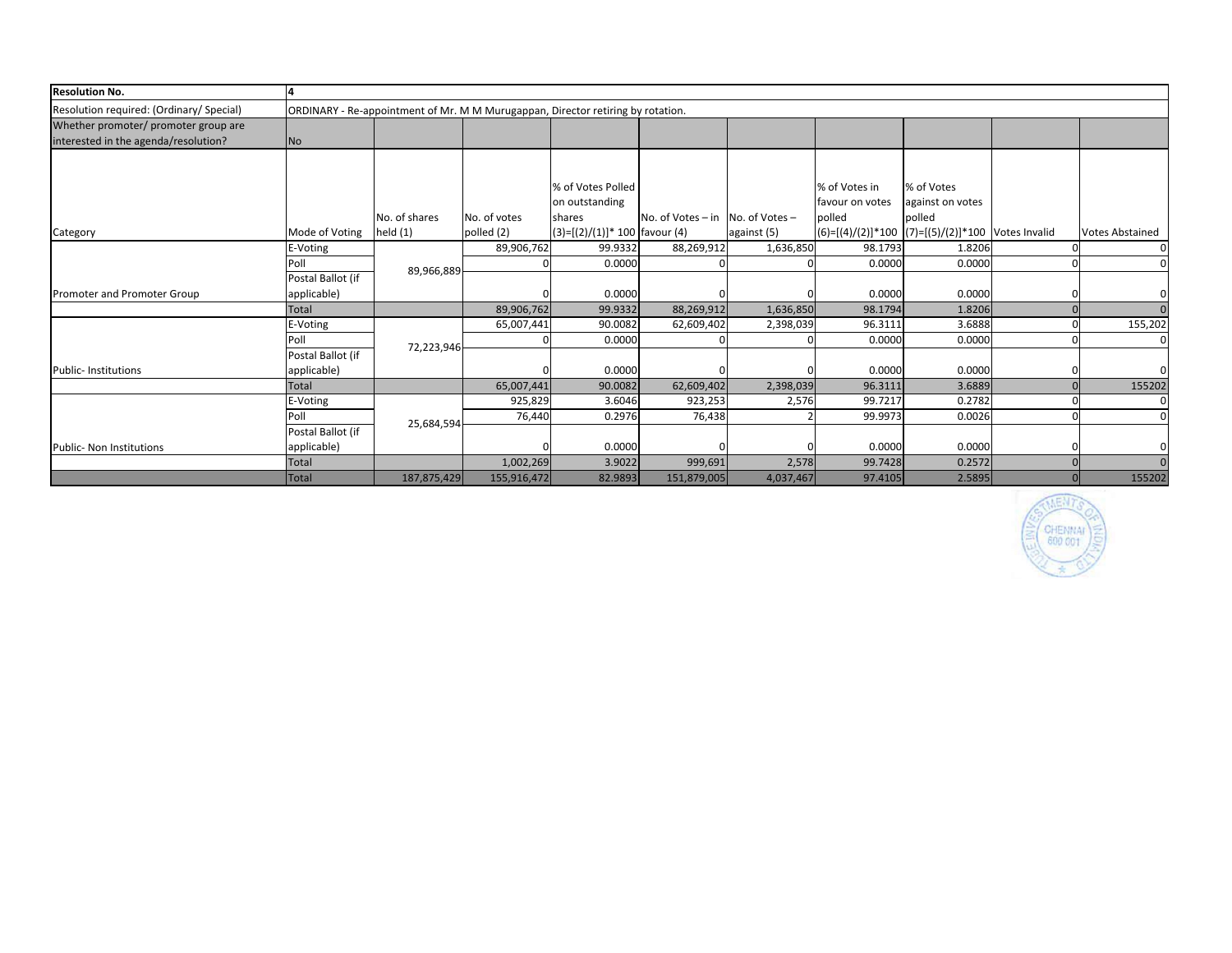| <b>Resolution No.</b>                                                        |                   |                                               |                                                                                                                                                                                  |                                     |                                      |             |                                  |                                                   |                        |
|------------------------------------------------------------------------------|-------------------|-----------------------------------------------|----------------------------------------------------------------------------------------------------------------------------------------------------------------------------------|-------------------------------------|--------------------------------------|-------------|----------------------------------|---------------------------------------------------|------------------------|
| Resolution required: (Ordinary/ Special)                                     |                   | Financial Statements for FYs 2020-21 2021-22. | ORDINARY - Fixing the remuneration payable to Messrs. S R Batliboi Associates LLP, Chartered Accountants, Statutory Auditors of the Company for audit of Standalone Consolidated |                                     |                                      |             |                                  |                                                   |                        |
| Whether promoter/ promoter group are<br>interested in the agenda/resolution? | <b>No</b>         |                                               |                                                                                                                                                                                  |                                     |                                      |             |                                  |                                                   |                        |
|                                                                              |                   |                                               |                                                                                                                                                                                  |                                     |                                      |             |                                  |                                                   |                        |
|                                                                              |                   |                                               |                                                                                                                                                                                  | % of Votes Polled<br>on outstanding |                                      |             | % of Votes in<br>favour on votes | % of Votes<br>against on votes                    |                        |
|                                                                              |                   | No. of shares                                 | No. of votes                                                                                                                                                                     | shares                              | No. of Votes $-$ in No. of Votes $-$ |             | polled                           | polled                                            |                        |
| Category                                                                     | Mode of Voting    | held (1)                                      | polled (2)                                                                                                                                                                       | $(3)=[(2)/(1)]*100$ favour (4)      |                                      | against (5) |                                  | (6)=[(4)/(2)]*100 (7)=[(5)/(2)]*100 Votes Invalid | <b>Votes Abstained</b> |
|                                                                              | E-Voting          |                                               | 89,906,762                                                                                                                                                                       | 99.9332                             | 89,906,762                           |             | 100.0000                         | 0.0000                                            | $\mathbf 0$            |
|                                                                              | Poll              |                                               |                                                                                                                                                                                  | 0.0000                              |                                      |             | 0.0000                           | 0.0000                                            | $\Omega$               |
|                                                                              | Postal Ballot (if | 89,966,889                                    |                                                                                                                                                                                  |                                     |                                      |             |                                  |                                                   |                        |
| Promoter and Promoter Group                                                  | applicable)       |                                               |                                                                                                                                                                                  | 0.0000                              |                                      |             | 0.0000                           | 0.0000                                            |                        |
|                                                                              | Total             |                                               | 89,906,762                                                                                                                                                                       | 99.9332                             | 89,906,762                           |             | 100.0000                         | 0.0000                                            | $\Omega$               |
|                                                                              | E-Voting          |                                               | 65,151,415                                                                                                                                                                       | 90.2075                             | 64,973,650                           | 177,765     | 99.7271                          | 0.2728                                            | 11,228                 |
|                                                                              | Poll              | 72,223,946                                    |                                                                                                                                                                                  | 0.0000                              |                                      |             | 0.0000                           | 0.0000                                            | $\Omega$               |
|                                                                              | Postal Ballot (if |                                               |                                                                                                                                                                                  |                                     |                                      |             |                                  |                                                   |                        |
| Public-Institutions                                                          | applicable)       |                                               |                                                                                                                                                                                  | 0.0000                              |                                      |             | 0.0000                           | 0.0000                                            | $\Omega$               |
|                                                                              | Total             |                                               | 65,151,415                                                                                                                                                                       | 90.2075                             | 64,973,650                           | 177,765     | 99.7272                          | 0.2728                                            | 11228                  |
|                                                                              | E-Voting          |                                               | 925,829                                                                                                                                                                          | 3.6046                              | 923,215                              | 2,614       | 99.7176                          | 0.2823                                            | $\Omega$               |
|                                                                              | Poll              | 25,684,594                                    | 76,440                                                                                                                                                                           | 0.2976                              | 76,438                               |             | 99.9973                          | 0.0026                                            | $\Omega$               |
|                                                                              | Postal Ballot (if |                                               |                                                                                                                                                                                  |                                     |                                      |             |                                  |                                                   |                        |
| <b>Public- Non Institutions</b>                                              | applicable)       |                                               |                                                                                                                                                                                  | 0.0000                              |                                      |             | 0.0000                           | 0.0000                                            | $\mathbf 0$            |
|                                                                              | <b>Total</b>      |                                               | 1,002,269                                                                                                                                                                        | 3.9022                              | 999,653                              | 2,616       | 99.7390                          | 0.2610                                            | $\Omega$               |
|                                                                              | <b>Total</b>      | 187,875,429                                   | 156,060,446                                                                                                                                                                      | 83.0659                             | 155,880,065                          | 180,381     | 99.8844                          | 0.1156                                            | 11228                  |

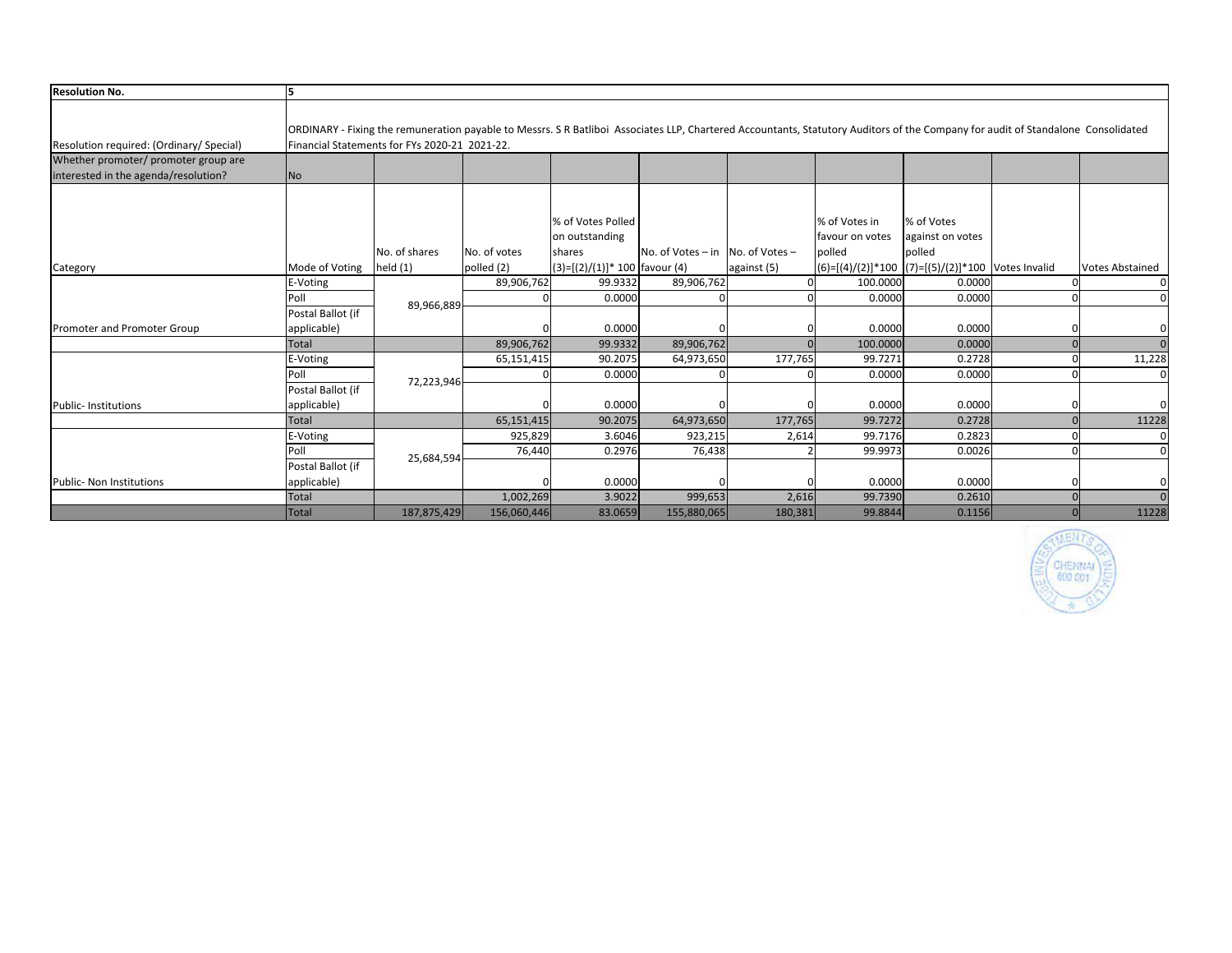| <b>Resolution No.</b>                                                        |                   |                                                                                                         |              |                                  |                                      |             |                           |                                                       |                        |
|------------------------------------------------------------------------------|-------------------|---------------------------------------------------------------------------------------------------------|--------------|----------------------------------|--------------------------------------|-------------|---------------------------|-------------------------------------------------------|------------------------|
| Resolution required: (Ordinary/ Special)                                     |                   | SPECIAL - Payment of remuneration by way of Commission to Mr. M M Murugappan, Chairman, for FY 2019-20. |              |                                  |                                      |             |                           |                                                       |                        |
| Whether promoter/ promoter group are<br>interested in the agenda/resolution? | No                |                                                                                                         |              |                                  |                                      |             |                           |                                                       |                        |
|                                                                              |                   |                                                                                                         |              |                                  |                                      |             |                           |                                                       |                        |
|                                                                              |                   |                                                                                                         |              | % of Votes Polled                |                                      |             | % of Votes in             | % of Votes                                            |                        |
|                                                                              |                   | No. of shares                                                                                           | No. of votes | on outstanding<br>shares         | No. of Votes $-$ in No. of Votes $-$ |             | favour on votes<br>polled | against on votes<br>polled                            |                        |
| Category                                                                     | Mode of Voting    | held $(1)$                                                                                              | polled (2)   | $(3)=[(2)/(1)]$ * 100 favour (4) |                                      | against (5) |                           | $(6)=[(4)/(2)]*100$ $(7)=[(5)/(2)]*100$ Votes Invalid | <b>Votes Abstained</b> |
|                                                                              | E-Voting          |                                                                                                         | 89,906,762   | 99.9332                          | 88,269,912                           | 1,636,850   | 98.1793                   | 1.8206                                                |                        |
|                                                                              | Poll              | 89,966,889                                                                                              |              | 0.0000                           |                                      |             | 0.0000                    | 0.0000                                                |                        |
|                                                                              | Postal Ballot (if |                                                                                                         |              |                                  |                                      |             |                           |                                                       |                        |
| Promoter and Promoter Group                                                  | applicable)       |                                                                                                         |              | 0.0000                           |                                      |             | 0.0000                    | 0.0000                                                |                        |
|                                                                              | <b>Total</b>      |                                                                                                         | 89,906,762   | 99.9332                          | 88,269,912                           | 1,636,850   | 98.1794                   | 1.8206                                                |                        |
|                                                                              | E-Voting          |                                                                                                         | 65,121,415   | 90.1660                          | 65,119,800                           | 1,615       | 99.9975                   | 0.0024                                                | 66,228                 |
|                                                                              | Poll              | 72,223,946                                                                                              |              | 0.0000                           |                                      |             | 0.0000                    | 0.0000                                                |                        |
|                                                                              | Postal Ballot (if |                                                                                                         |              |                                  |                                      |             |                           |                                                       |                        |
| Public-Institutions                                                          | applicable)       |                                                                                                         |              | 0.0000                           |                                      |             | 0.0000                    | 0.0000                                                |                        |
|                                                                              | <b>Total</b>      |                                                                                                         | 65,121,415   | 90.166                           | 65,119,800                           | 1,615       | 99.9975                   | 0.0025                                                | 66228                  |
|                                                                              | E-Voting          |                                                                                                         | 925,829      | 3.6046                           | 923,227                              | 2,602       | 99.7189                   | 0.2810                                                |                        |
|                                                                              | Poll              | 25,684,594                                                                                              | 76,440       | 0.2976                           | 76,438                               |             | 99.9973                   | 0.0026                                                |                        |
|                                                                              | Postal Ballot (if |                                                                                                         |              |                                  |                                      |             |                           |                                                       |                        |
| <b>Public- Non Institutions</b>                                              | applicable)       |                                                                                                         |              | 0.0000                           |                                      |             | 0.0000                    | 0.0000                                                |                        |
|                                                                              | <b>Total</b>      |                                                                                                         | 1,002,269    | 3.9022                           | 999,665                              | 2,604       | 99.7402                   | 0.2598                                                |                        |
|                                                                              | <b>Total</b>      | 187,875,429                                                                                             | 156,030,446  | 83.0499                          | 154,389,377                          | 1,641,069   | 98.9482                   | 1.0518                                                | 66228                  |